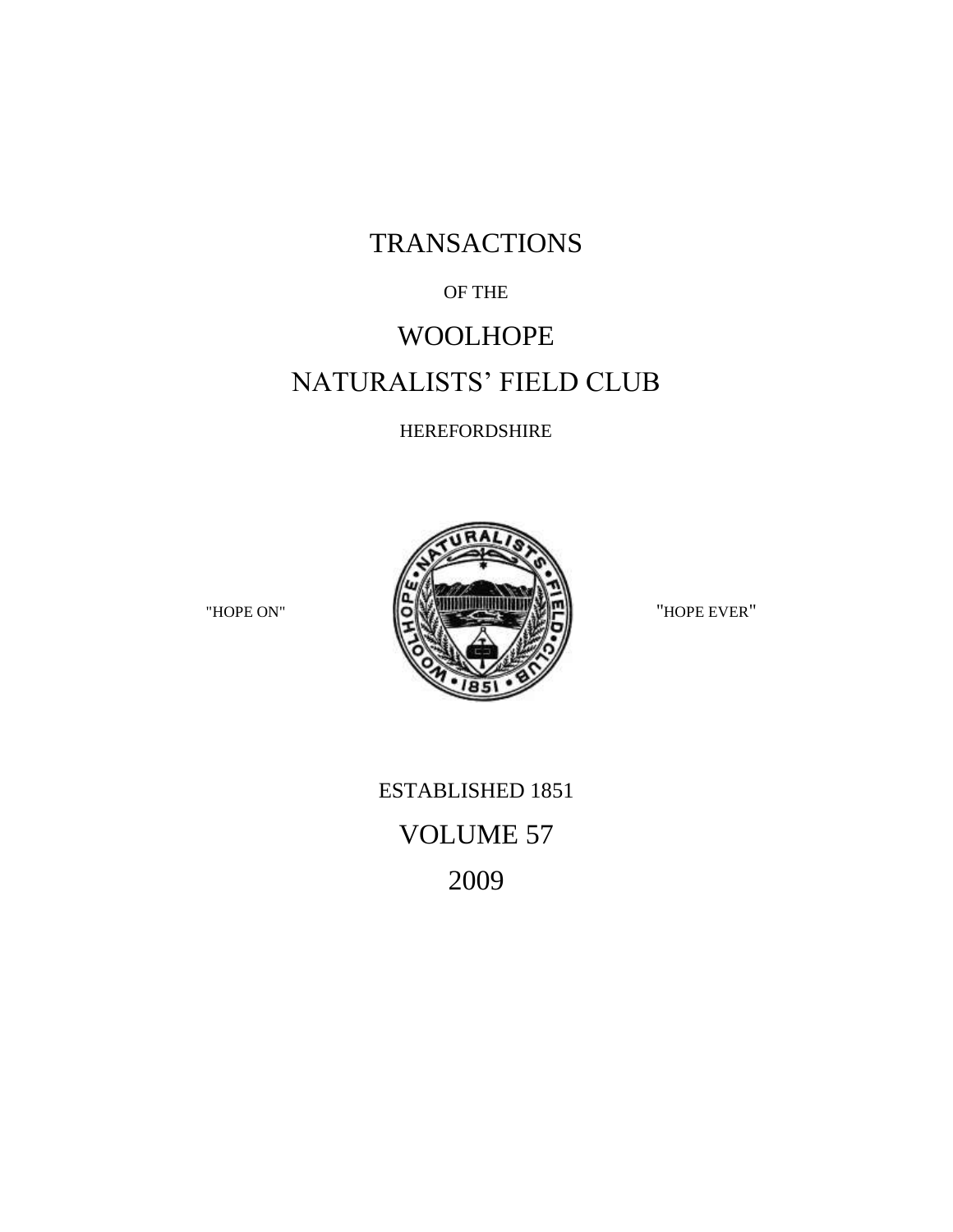## TABLE OF CONTENTS

| Presidential Address, 2009. Some Picturesque influences upon the study of natural history in |  |
|----------------------------------------------------------------------------------------------|--|
|                                                                                              |  |
| The centre members of the Weelhouse Club inherited an engagement on of landscene which west  |  |

The early members of the Woolhope Club inherited an appreciation of landscape which was romantic rather than scientific. Their descriptions of field meetings are combined with contemporary sketches and paintings to illustrate how this changed as the century progressed.

Charles Darwin and the Woolhope Club *by Alan Stone.............................................................*51 To celebrate the 150th anniversary of the publication of *On the Origin of Specie*s, this paper traces the effect of the theories of evolution on the Woolhope Club members, many of whom were clergymen.

Chapel Farm, Deerfold, Herefordshire: a re-appraisal: part 2 *by Duncan James.......................*65 Part 1 of this paper focused on the architecture and the structure of Chapel Farm itself. Part 2 combines this material and features of the ancilliary buildings with historical information to propose a sequence of events for the chapel and its connection, if any, with the Lollards.

A Curious Feature on the Old Wye Bridge, Hereford *by Ron Shoesmith ..................................*89 The observant pedestrian crossing the Wye by the old bridge may notice strange scars on the parapet, the remnant of one manifestation of a long-established use for the river.

John Scarlett Davis: where was he born? *by Ann Malpas..........................................................*92 The artist John Scarlett Davis came from a well-known Leominster family of tradesmen. His birthplace is confidently marked by a plaque, but this is not accurate, and other options are considered.

Robert Maulkin Lingwood *by John Eisel ...............................................................................*103 Although Lingwood was the first president of the Woolhope Club, he published little in the *Transactions* and biographical details have been sparse. More material has now come to light on his friendships in the national scientific community and on his often troubled life.

The early history of Wilton castle and manor, Herefordshire *by Bruce Coplestone Crow* 110 Wilton manor was a royal possession before the Conquest and remained so until it was granted to the de Longchamps family by Henry I early in the 12th century. This is the history of its ownership until it passed to the Grey family in the middle of the 13th century.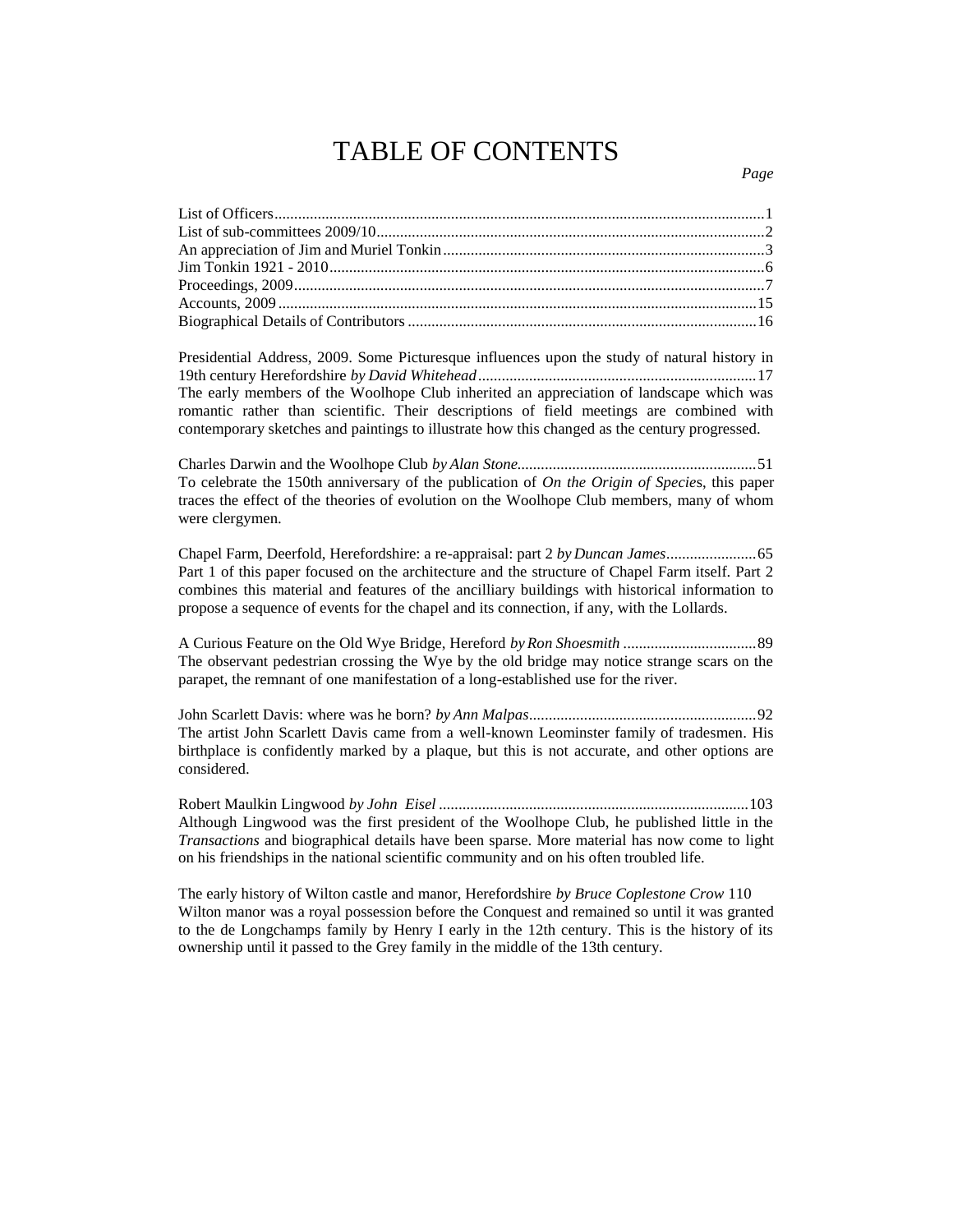A case of mistaken identity: The Fosse, Captain Pendergrass and Mr Smirke *by John Eisel*. 118 The house called *The Fosse* on Castle Green in Hereford is claimed to have been commissioned by Captain James Pendergrass, designed by (Sir) Robert Smirke, and completed in 1825. All these statements are found to be incorrect.

A kiln at New House, Brilley *by Michael Harrison.................................................................*127 A hitherto-unknown pottery kiln at Brilley, probably 17th-century, is identified and the wares described.

Herefordshire's historic weather *by Rosalind Lowe.................................................................*132 Letters, diaries and newspapers give much information about unusual weather . This is the first of a planned series of papers recording these incidental references.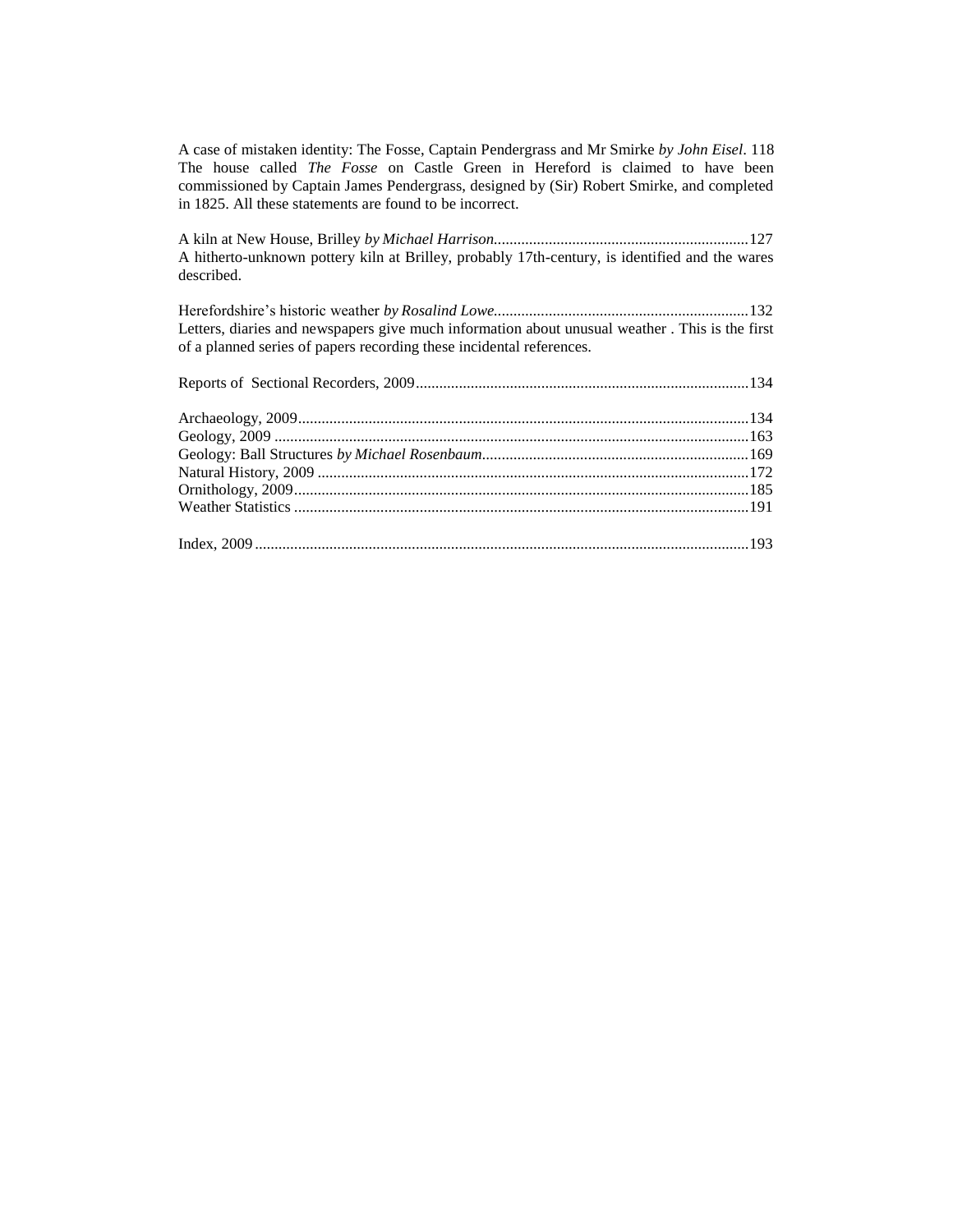# LIST OF FIGURES

|      |   | Proceedings: Bishop's Palace in Hereford, 22 July 2009                                       |  |
|------|---|----------------------------------------------------------------------------------------------|--|
| Fig. |   | Guests of honour, Jim and Muriel Tonkin                                                      |  |
| Fig. |   | Prof. Ron Brunskill (guest speaker), Roz Lowe (president) and David<br>Whitehead (secretary) |  |
|      | 3 | Nine past presidents of the Club                                                             |  |

Some Picturesque influences upon the study of natural history in 19th century Herefordshire

| Fig. |    | Edwin Lees                                                     | 18 |
|------|----|----------------------------------------------------------------|----|
|      | 2  | David Cox, A Herefordshire Lane                                | 20 |
|      | 3  | A sycamore at Haye Park, Richards Castle, 1874                 | 22 |
|      | 4  | James Wathen (1751-1828), Breinton Springs with Belmont House  | 23 |
|      | 5  | The 'lofty Lime Stone Rock on the banks of the Wye' at Symonds | 25 |
|      |    | Yat from <i>The Botanical Looker-Out</i> (1851)                |    |
|      | 6  | The Trysting Oak - a veteran in the park at Holme Lacy         | 26 |
|      | 7  | Girl Harvesting Bracken (c.1830), by Joshua Cristall           | 28 |
|      | 8  | The 'pretty cottage' in the deer park at Brampton Bryan        | 30 |
|      | 9  | Unidentified Herefordshire Cottage – eminently picturesque     | 31 |
|      | 10 | The late 17th-century yews at Holme Lacy                       | 35 |
|      | 11 | George Elgood, Yew Gardens at Lyde, Herefordshire (1913)       | 35 |
|      | 12 | The veteran sweet chestnuts at Croft Castle                    | 37 |
|      | 13 | The Mistletoe Oak at Bredwardine, 1871                         | 39 |
|      | 14 | 'Laugh Lady Oak' at Brampton Bryan, from the 1871 Transactions | 40 |
|      | 15 | The Club Oak in Moccas Park, 1871                              | 41 |
|      | 16 | Another Holme Lacy veteran oak in the Upper Park               | 42 |
|      | 17 | Thomas Gainsborough, Beech Trees at Foxley (c.1760)            | 44 |
|      | 18 | Thomas Bewick, a vignette of a beehive for a title page (1799) | 45 |
|      | 19 | The Rotherwas Elm, drawn by G. R. Lewis in 1837                | 47 |
|      |    |                                                                |    |

Charles Darwin and the Woolhope Club

| Fig. |    | Rev. W. S. Symonds                                        | 53 |
|------|----|-----------------------------------------------------------|----|
|      | 2  | A 'mottled-face' from Eyton's herd book, loaned to Darwin | 55 |
|      | 3  | A Hereford grey bull from Eyton's herd book               | 55 |
|      | 4  | Mr E. Y. Steele                                           | 57 |
|      | 5  | Mr Chandos Wren Hoskyns                                   | 59 |
|      | 6  | Sir Charles Lyell                                         | 59 |
|      | 7  | Mr D. M. McCullough                                       | 60 |
|      | 8  | <b>Charles Darwin</b>                                     | 60 |
|      | 9  | Rev. James Davies                                         | 62 |
|      | 10 | Sir James Rankin                                          | 62 |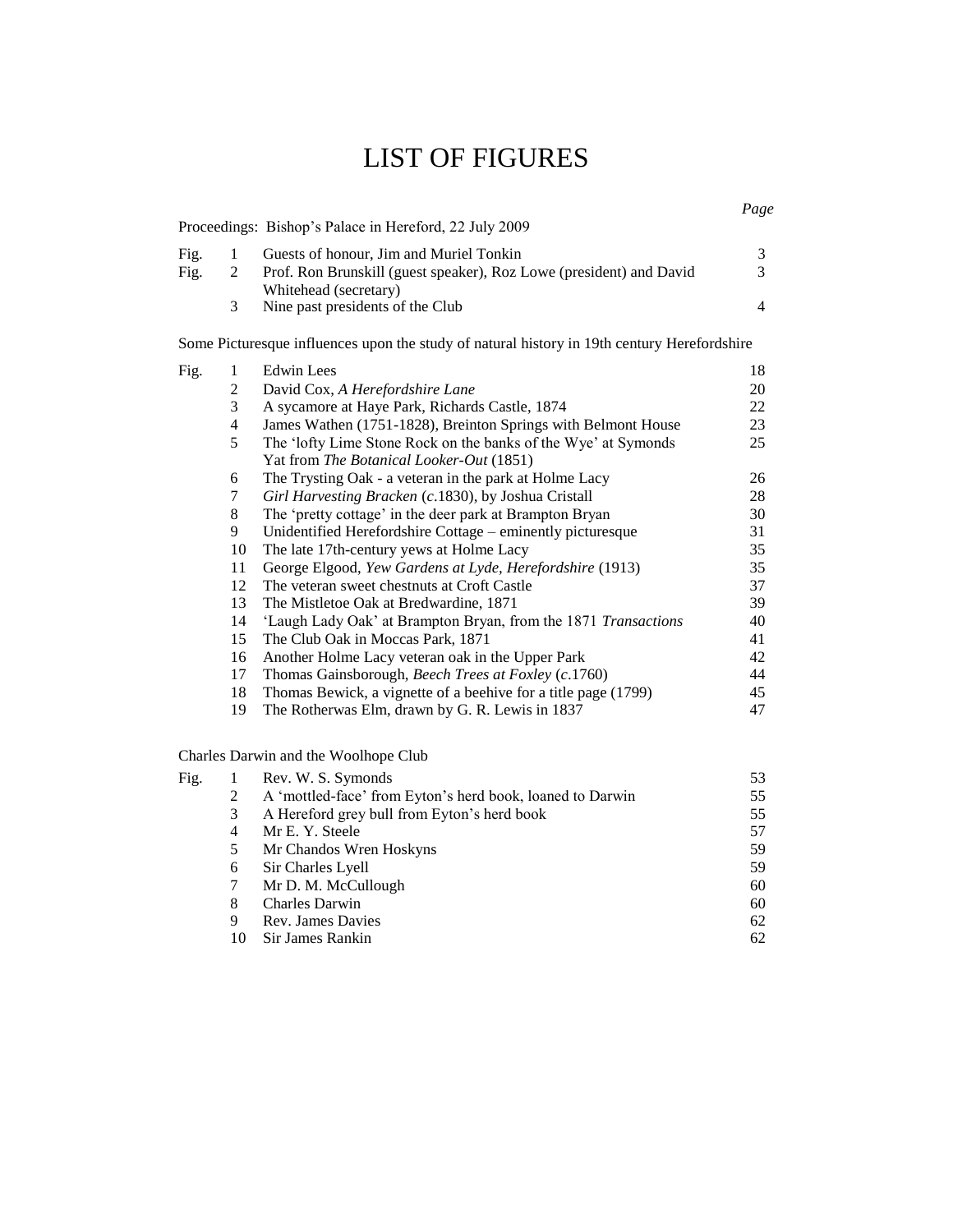|      |                | Chapel Farm, Deerfold, Herefordshire: a re-appraisal: part 2              |     |
|------|----------------|---------------------------------------------------------------------------|-----|
| Fig. | $\mathbf{1}$   | Map of significant sites around Chapel Farm                               | 66  |
|      | $\overline{c}$ | Map of churches destroyed by Owain Glyndŵr 1405/6                         | 69  |
|      | 3              | Wigmore tithe map                                                         | 71  |
|      | $\overline{4}$ | Plan of Chapel Farm, primary layout                                       | 72  |
|      | 5              | The west end first floor chamber in Woodmanton chapel                     | 75  |
|      | 6              | Chapel Farm - barns - south elevation                                     | 79  |
|      | 7              | Chapel Farm $-$ barn $A$ – ground plan                                    | 80  |
|      | $\,8\,$        | Chapel Farm - barn A - doorhead                                           | 81  |
|      | 9              | Wigmore church choir stall front                                          | 83  |
|      |                | A Curious Feature on the Old Wye Bridge                                   |     |
| Fig. | $\mathbf{1}$   | Wye Bridge: The two grooves cut into the sides of the refuge              | 89  |
|      | $\overline{c}$ | The Wye Bridge in 1685                                                    | 90  |
|      | 3              | A pipe leads from the side of the refuge on the bridge                    | 90  |
|      | 4              | Part of the 1:500 OS map of 1886 showing the Wye Bridge                   | 91  |
|      |                | John Scarlett Davis: where was he born?                                   |     |
| Fig. | $\mathbf{1}$   | The Davis family tree                                                     | 93  |
|      | $\overline{2}$ | The west side of High St. Leominster at the Buttercross looking south     | 94  |
|      | 3              | The occupiers, so far as is known, of no. 2 High St. Leominster           | 97  |
|      | $\overline{4}$ | The east side of High St. Leominster looking north                        | 98  |
|      | 5              | The occupiers of nos. $9 & 11$ High St. Leominster                        | 99  |
|      |                | Robert Maulkin Lingwood                                                   |     |
| Fig. | 1              | Lyston sketched by James Gregory Peene between 1819 and 1842              | 104 |
|      | $\overline{2}$ | R. M. Lingwood from the Club's collection                                 | 107 |
|      |                | A case of mistaken identity: The Fosse, Captain Pendergrass and Mr Smirke |     |
| Fig. | 1              | Postcard of Castle Green (posted in 1908)<br>showing the pillared         | 120 |
|      |                | portico of Smirke's cottage                                               |     |
|      | $\overline{c}$ | Cole and Roper's map of Hereford, 1806                                    | 123 |
|      | $\mathfrak{Z}$ | Wood's Hereford survey, 1836                                              | 123 |
|      | $\overline{4}$ | 1840 tithe map for St John's parish, Hereford                             | 124 |
|      | 5              | Part of Curley's survey of Hereford, 1854                                 | 124 |
|      |                |                                                                           |     |

*Page*